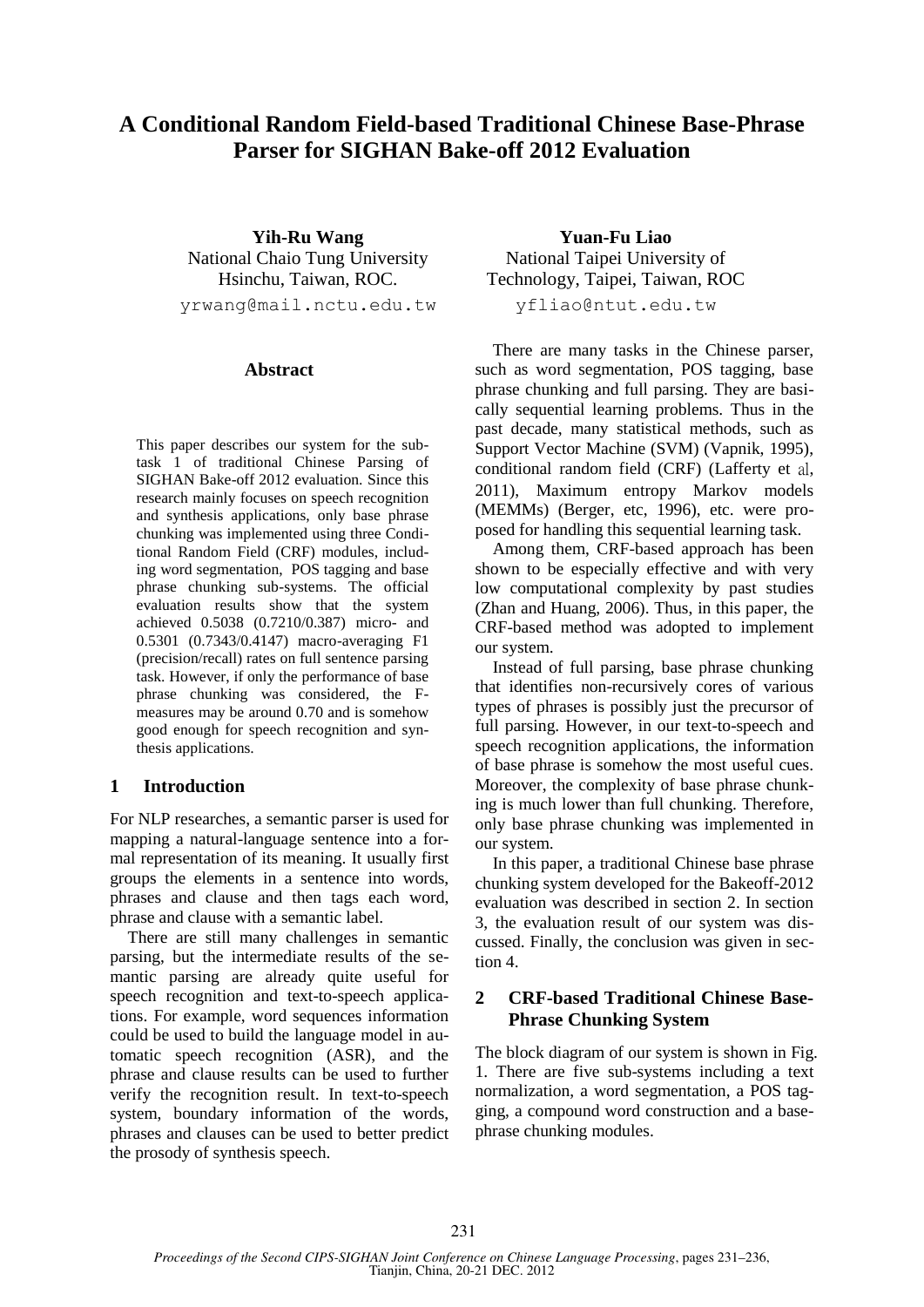

Fig. 1. The schematic diagram of the proposed system.

First of all, in Chinese, there are lots of canonical composition glyphs. The word construction sub-system canonical composition glyphs, or variant characters, were handled in a textnormalization sub-system. The other modules will be briefly described as follows:

#### **2.1 Word Segmentation**

The word segmentation sub-system is a CRFbased system. It follows the Zhan's work (Zhan and Huang, 2006). The 6 tags, named *B1*, *B2*, *B3*, *M*, *E* and *S*, were used to represent the activated function in CRF. The information using in feature template are

- $\bullet$  C<sub>n</sub> : Unicode current character (Unicode plain-0 only).
- $\bullet$  B<sub>n</sub>: radical of current character ("bushu", 部首)
- $\bullet$  SB<sub>n</sub>: if B<sub>n</sub>==B<sub>n</sub>-1
- $\bullet$  WL<sub>n</sub>: maximum length word in lexicon match to string including current character,

the  $87,000$  lexicon from Sinica<sup>1</sup> was used as the system internal lexicon, and a userdefined lexicon was allowed to define more words, and in most cases they will be named entities.

- $\bullet$  WT<sub>n</sub>: tags of current characters in the maximum word length matched word in lexicon (indicate character position in word using *B1, B2, B3, M, E, S*).
- $\bullet$  D/E<sub>n</sub>: whether the current character is a digit.
- $PM_n$  : whether the current character is a punctuation mark (PM).

The above features and the templates used in our system were commonly used in Chinese word segmentation task. It's worth to mention that the radical of Chinese character was a useful feature for same OOV words. The top-n sequences of word segmentation sub-system were sent to the next sub-system.

<sup>1</sup> http://www.aclclp.org.tw/use\_ced\_c.php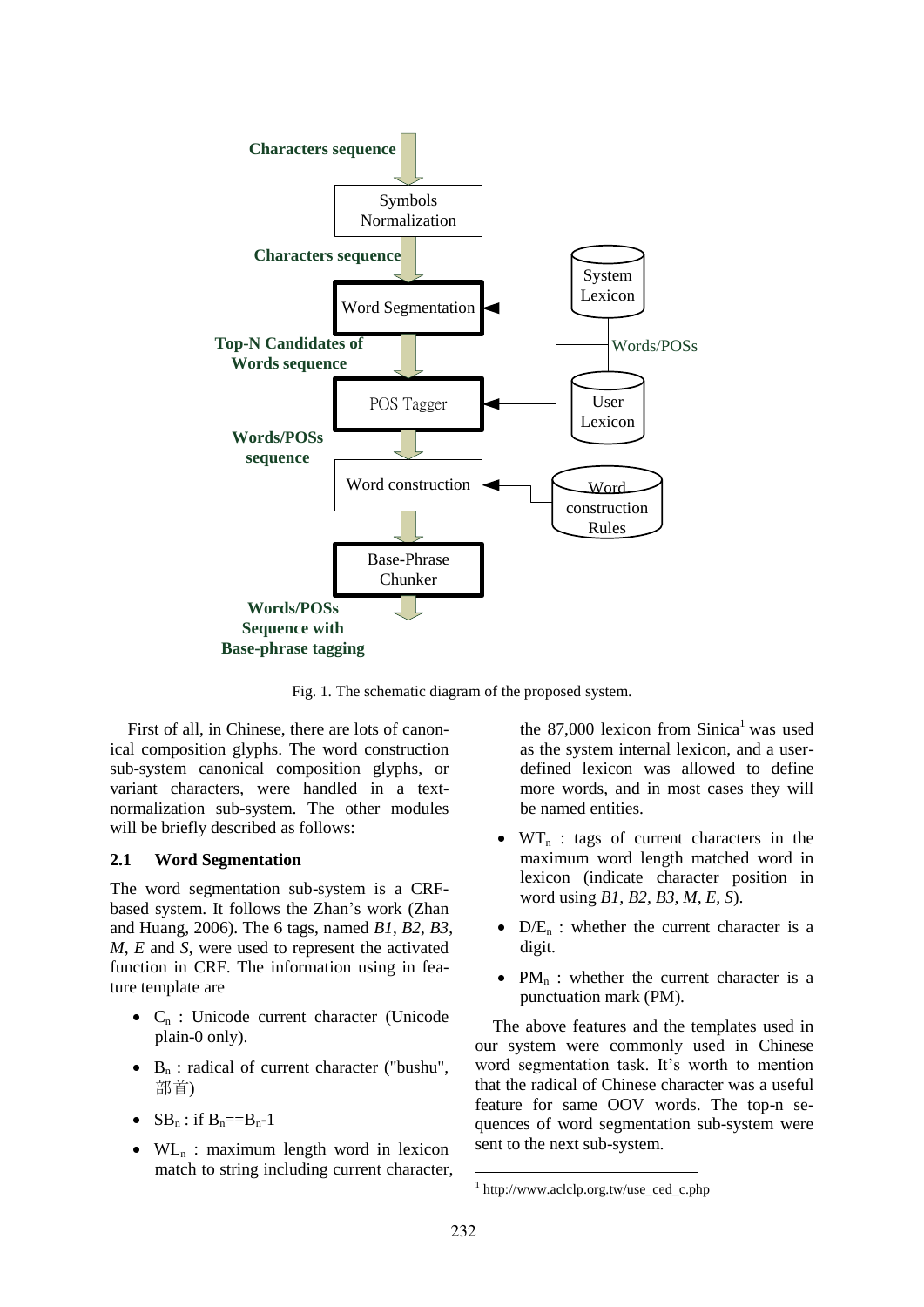The sub-system was trained by using the Sinica corpus, version  $4.0<sup>2</sup>$ . A lot of data was corrected in the database by using consistence check.

About more than 1% of data in Sinica Corpus was corrected. The word unigram and unigram of Sinica corpus were first generated, and we find all the word-pairs were also combined into a single word in the corpus besides the words with POS "*Nf*" and "*Neu*". There are about 10% of the word-pairs can also be segmented into single words. Some word segmentation inconsistency were checked and corrected, like

- (1)/民意代表(Na)/ and /民意(Na) 代表(Na)/ both appeared in the corpus,
- (2) The word /長途(A) 電話(Na)/ are segmented in all the cases in corpus, but the word /長途 電話(Na)/ was included in the Sinica lexicon. In this case, the lexicon was modified,
- (3)Most of the bound morphemes (prefixes, suffixes), named entities, compound words, idioms, abbreviations.

Some words, especially function words, were segmented into more than one segmentation and POS possibilities, like [就是(T), 就是 (SHI), 就 是(Nc), 就(D) 是(SHI), 就是(D), 就是(Cbb)] and  $[\bar{\text{I}}\bar{\text{I}}\bar{\text{E}}(VG), \bar{\text{I}}\bar{\text{I}}\bar{\text{E}}(D), \bar{\text{I}}\bar{\text{I}}(D), \bar{\text{I}}\bar{\text{I}}(SHI)]$ , while these were not yet checked in our study.

The researchers have set a high standard for their significant works in developing the corpus, yet it is still impossible to ignore the words proposed by Andrew Rosenberg (2012): "*The corpus is an invaluable resource in Spoken and Natural Language Processing. Consistent data sets have allowed for empirical evaluation of competing algorithms. …. However, despite dubbing these annotations as "gold-standard", many corpora contain labeling errors and idiosyncrasies. The current view of the corpus as a static resource makes correction of errors and other modifications prohibitively difficult.*" Hence, we hope to see the dynamic Chinese linguistic resources as soon as possible and the users of corpus could then contribute their error corrections.

Then, 9/10 of the corpus (about 1 million words) was used for training and 1/10 (about 120K words) was used as evaluation data. The Fmeasure of the word segmentation sub-system is 97.37%. The difference of precision and recall rate was less than 0.1%.

#### **2.2 POS tagging**

In our system, the top-N output sequences of the word segmentation were sent to the POS tagger. The possible POS types of each word should be the most effective feature for POS tagging. Since a lexicon was used in word segmentation subsystem, the possible POS's of each lexical word was also store in the lexicon. The information using in feature template are

- $PM_n$ : Unicode of the first character of current word when it is PM, or "X" if it is not PM,
- $\bullet$  WL<sub>n</sub>: word length of current word.
- LPOS<sub>n</sub> : all possible POSs of current words if the word is in the internal and external lexicons, or "X" if it is not in the lexicons, i.e., for word " $\neg$ "(one) can be "Cbb\_Di\_D\_Neu"
- $FC_n$ : first character of current word if the word is not in lexicon, or "X" if it is in lexicon.
- $LC_n$ : last character if the word is not in lexicon, or "X" if it is in lexicon.

There are 47 types of POS in the system those are used in Sinica corpus version 4.0 as well.

The sub-system was also trained by the same corpus used in word segmentation sub-system. The accuracy of the POS tagging sub-system is 94.16%. The recognition of 47 POS types was reasonable except noun type "*Nv*" due to its ambiguity.

In the basic system, the POS tagger will process the top-N sequences out from word segmentation. The log-likelihood of word segmentation and POS tagging were added and found the best output sequence.

The F-measure of word segmentation and recognition rate of POS tagger were usually used as the performance measures of a parsing system. In our study, we also check the effectiveness of our word segmentation and POS tagger subsystem in the speech recognition application. The above two sub-system was used in building the language model in ASR system. Sinica corpus, CIRB030<sup>3</sup> and Taiwan Panorama Magazine<sup>4</sup>, contain 380 million words totally, were parsed to build the trigram language model for speech recognizer. 60K words were used in the recognition

<sup>3</sup> http://www.aclclp.org.tw/use\_cir\_c.php

<sup>4</sup> http://www.aclclp.org.tw/use\_gh\_c.php

<sup>2</sup> http://www.aclclp.org.tw/use\_asbc\_c.php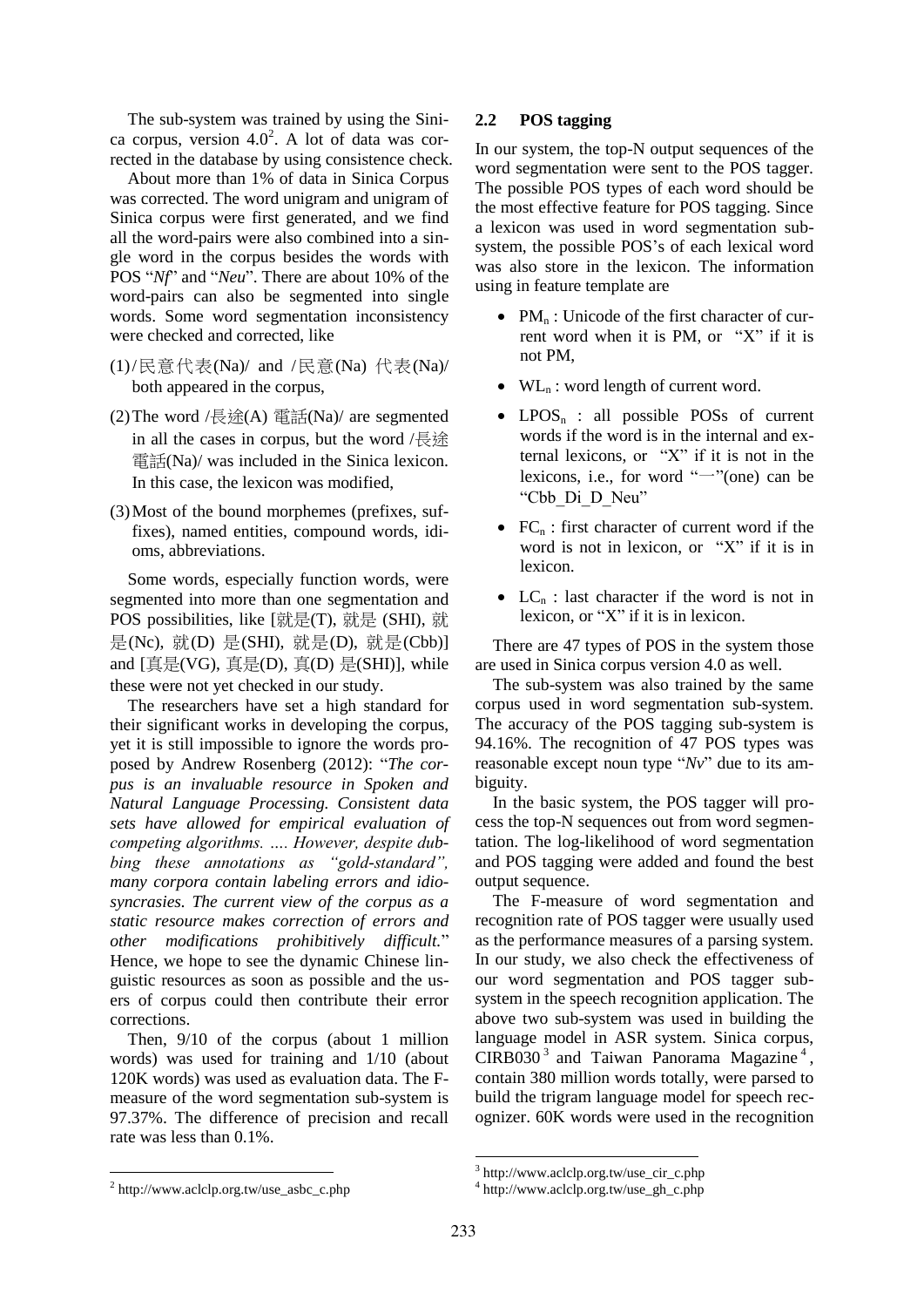lexicon. The performance of the Mandarin speech recognizer was evaluated in the TCC-300 speech database<sup>5</sup>. The out-of-vocabulary rate is 3.1% for 15479 words test data. Word error rate (WER) of the recognizer reduces to 13.4%. About 40% word error rate reduction was achieved comparing to the CRF-based word segmentation and POS tagger system we built from Bakeoff-2005 training database<sup>6</sup>.

### **2.3 Compound word construction**

The first compound word construction rule which was implemented in our system is the Determinative-Measure compound word. In Sinica Treebank<sup>7</sup>, except the 47 POS types, one more POS tagger DM, Determinative-Measure compounds, was used. The following DM construction rules, which check the POS of word sequence, were used to construct the DM compound in the word sequence, recursively.

• Neu + Nf + Neu +  $!(Nf)$  $\Rightarrow$  DM+ !(Nf)

where !(Nf) means that the POS of the next word is not Nf, for example :

$$
-(Neu) \quad \text{*(Nf)} \quad \square (\text{Neu})
$$

- Neu+ Neab  $\Rightarrow$  Neu
- (Neu, Nes, Nep, Neqa, Neqb)+Nf
	- $\Rightarrow$  DM
- DM+(Nf, Neqb)  $\Rightarrow$  DM
- (Nep, Nes)+ $DM \Rightarrow DM$
- Neu+ $(" \nmid x" / (da, big),$ " $\sqrt{\sqrt{N}}$ "(/xian/,small)) +Nf  $\Rightarrow$  DM

In "*Chinese information processing issued by the Central Standards Bureau" 8* , there are lots of rules for constructing traditional Chinese compound words. In our system, some of them were implemented. Those rules are listed in follows,

- $\bullet \#A \# B$
- $\bullet$   $-A B$
- 如  $A \nsubseteq B$ ,

- *ADAB*, *D* is a character with POS *Di,*
- *AABB*, *AB* is a lexical word with POS *Vx,* where *A*, *B* are single character.

# **2.4 Base-phrase chunking**

In the base-phrase chunking sub-system, the POS sequence was the most useful feature in basephrase chunking. Beside the POS and simplified POS, some character information of the word were also used.

- $\bullet$  POS<sub>n</sub>: POS of current word.
- $SP_n$ : simplified POS of current word.

The types of POS was simplified from 47 to 13 categories, { *A, C, D, DE, FW, I, N, P, PM, SHI, T, V* }

- $\bullet$  LW<sub>n</sub>: word length of current word.
- $SW1_n$  : set to 1 if word  $W_n$  is same as word  $W_{n-1}$ , 0 if otherwise.
- $SW2_n$  : set to 1 if word  $W_n$  is same as word  $W_{n-2}$ , 0 if otherwise.
- $FC_n$ : first character of current word.
- $\bullet$  EC<sub>n</sub>: last character of current word.

The templates used in the system were shown in Figure 2.

|                         | $POS_{n-2}$ , $POS_{n-1}$ , $POS_{n}$ , $POS_{n+1}$ ,         |  |  |
|-------------------------|---------------------------------------------------------------|--|--|
|                         | $POS_{n+2}$ , $(POS_{n-2}POS_{n-1}POS_{n})$ ,                 |  |  |
| POS n-gram              | $(POS_{n}POS_{n+1}POS_{n+2})$ , $(POS_{n-1}$                  |  |  |
|                         | $POS_{n}POS_{n+1}$ ), ( $POS_{n-2}POS_{n-1}$                  |  |  |
|                         | $POS_{n}POS_{n+1}POS_{n+2})$                                  |  |  |
|                         | $SP_{n-2}$ , $SP_{n-1}$ , $SP_n$ , $SP_{n+1}$ , $SP_{n+2}$ ,  |  |  |
| Simplified              | $(SP_{n-2} SP_{n-1} SPOS_n)$ , $(SP_n SP_{n+1}$               |  |  |
| POS n-gram              | $SP_{n+2}$ ), $SP_{n-1}$ $SP_n$ $SP_{n+1}$ ), $SP_{n-2}$      |  |  |
|                         | $SP_{n-1}$ $SP_n$ $SP_{n+1}$ $SP_{n+2}$ )                     |  |  |
| <b>POS</b><br>and       | $(POS_{n} LC_{n}), (POS_{n-1} LC_{n-1}),$                     |  |  |
| word-length             | $(POS_{n+1} LC_{n+1})$                                        |  |  |
| POS                     | $(POS_n$ FC <sub>n</sub> ), $(POS_{n-1}$ FC <sub>n-1</sub> ), |  |  |
| and<br>first/last char- | $(POS_{n+1}FC_{n+1})$                                         |  |  |
|                         | $(POS_n LC_n)$ , $(POS_{n-1} LC_{n-1})$ ,                     |  |  |
| acter                   | $(POS_{n+1} LC_{n+1})$                                        |  |  |
| Repeated                |                                                               |  |  |
| word                    | $(LW_n SW1_n)$ , $(LW_n SW2_n)$                               |  |  |

Fig. 2. List of CRF features for base phrase chunking sub-system.

In the knowledge bases for semantic parsing, the lexical senses, like information in Wordnet, …, etc, are important features for parsing (Mel'čuk, 1996; Shi and Mihalcea, 2005), however in our current system the lexical sense information is not considered yet. The activated

<sup>5</sup> http://www.aclclp.org.tw/use\_mat\_c.php#tcc300edu

<sup>6</sup> http://www.sighan.org/bakeoff2005/

<sup>7</sup> http://www.aclclp.org.tw/use\_stb\_c.php

<sup>8</sup> http://rocling.iis.sinica.edu.tw/CKIP/paper/wordsegment\_st andard.pdf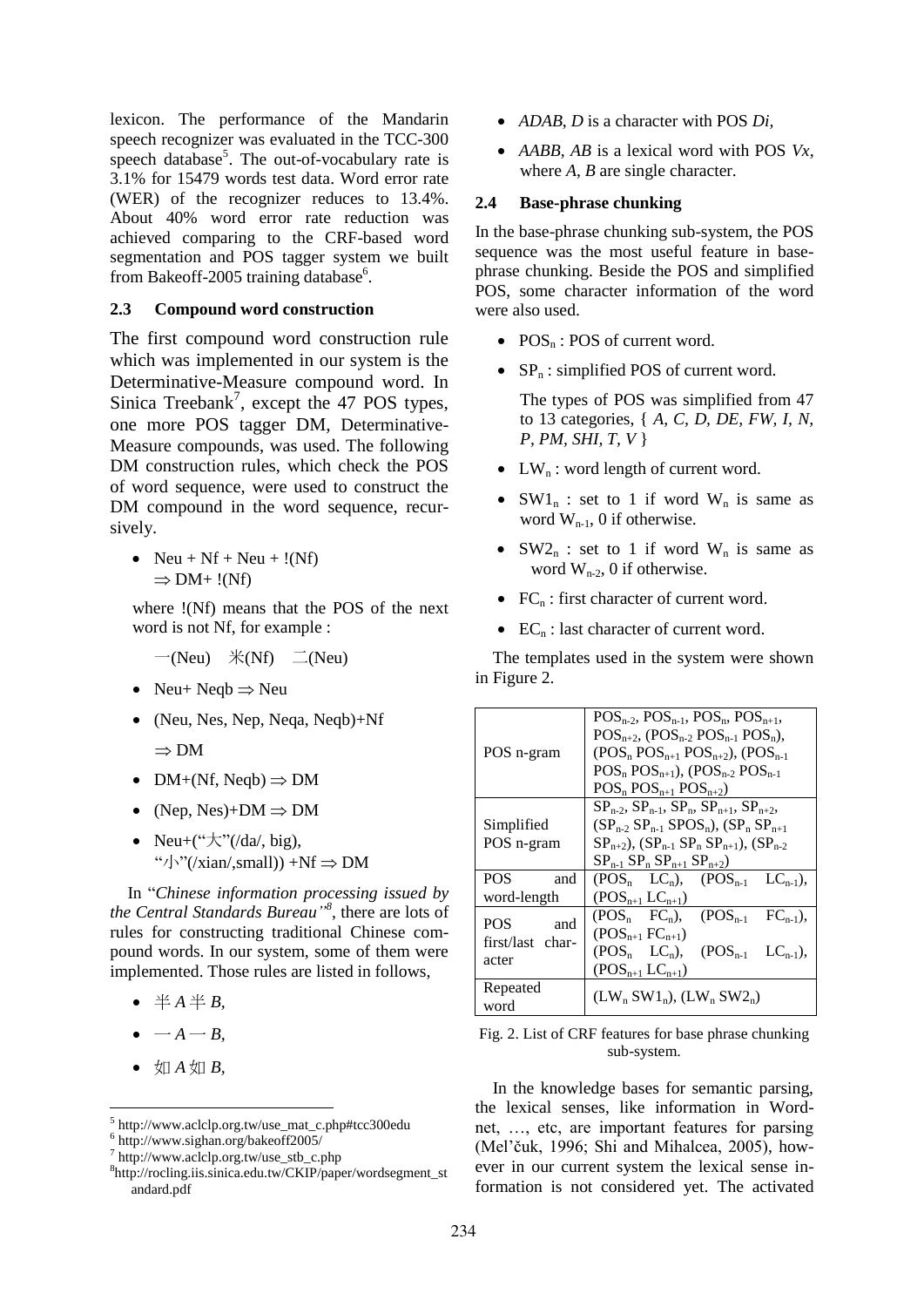function of the BP chunking was set to 7 tags,  ${ADVP, GP, NP, PP, S, VP, XDE(X \cdot DE)}.$ 

Then, 9/10 of the Bakeoff-2012 Task-4 training corpus was used for training the base-phrase chunking module and 1/10 for was used as selfevaluation data. The result of the base-phrase chunking was shown in Table 1.

The Chinese parsing system as shown in Figure 1 was implemented by using the CRF++ package<sup>9</sup>. The base phrase tags, ADVP and XDE, were combined into XP as the Bakeoff-2012 result.

| <b>BP</b> types | <b>Precision</b> | Recall | <b>F-measure</b> |
|-----------------|------------------|--------|------------------|
| <b>ADVP</b>     | 90.00%           | 72.00% | 80.00            |
| <b>GP</b>       | 91.06%           | 95.54% | 93.25            |
| NP              | 86.61%           | 87.73% | 87.17            |
| <b>PP</b>       | 88.61%           | 91.48% | 90.03            |
| S               | 66.43%           | 57.85% | 61.84            |
| <b>VP</b>       | 79.95%           | 75.91% | 77.88            |
| <b>XDE</b>      | 86.35%           | 88.69% | 87.51            |
| total           | 84.61%           | 84.20% | 84.41            |

Table 1. The performance of base phrase chunking in training and self-evaluation database.

```
<NP>清晨(Nd) 五點(Nd)</NP>, (PM)
<NP>哈佛(Nb) 大學(Nc)</NP> 的(DE) 宗教
(Na) 藝術史(Na) 教授(Na) 羅伯特.蘭登
(Nb) 在(P) <GP>睡夢(Na) 中(Ng)</GP> 被
(P) 一[Neu]陣[Nf](DM) <XP>急促(VH) 的
(DE)</XP> 電話(Na) 鈴聲(Na) 吵醒(VC) 。
(PM) 
<NP>電話(Na) 裡(Ncd)</NP> 的(DE) 人
(Na) 自稱(VG) 是(SHI) <NP>歐洲(Nc) 原子
核(Na)</NP> 研究(VE) 組織(Na) 的(DE) 首
領(Na), (PM) <VP>名叫(VG) 馬克西米利
安·科勒(Nb)</VP>, (PM) 他(Nh) 是
(SHI) 在(P) <NP>互聯網(Na) 上(Ncd)</NP> 
找到(VC) <XP>蘭登(Nb) 的(DE)</XP> 電
話(Na) 號碼(Na) 的(T) 。(PM)
```
Fig. 3. Partial parsing result of "*Angels & Demons"*, Dan Brown, 2000.

In the speech applications, the accuracy of BP phrase still needs to be improved. Using more training data will be the most effective way to improve the BP chunking.

Since our system is also used as a front end of text-to-speech (TTS) system, usually the input is taken from books and released news. Fig. 3 shows partial parsing result. The context is from "*Angels & Demons"*, Dan Brown, 2000. The performance is acceptable for TTS application.

# **3 Evaluation Results on Traditional Chinese Parsing Sub-task 1**

The system use for Bakeoff-2012 Traditional Chinese Parsing sub-task 1 is modified from the basic parser described in last section.

In the Bakeoff-2012 Traditional Chinese Parsing sub-task 1, the input sentences were segmented with gold standard word sequences. Thus, the basic system was modified to generate the nbest word sequences in POS tagging and compound word construction stages for this evaluation. The n-best word sequences satisfied with the defined principles, minimum edit-distance and maximum log-likelihood, in the test data set were returned as pre-processing word sequences. Finally, the n-best word sequences with their corresponding POS tags can be sent into basephrase chunking module for getting the basephrase chunking results.

The official evaluation report of our system for Traditional Chinese Parsing sub-Task 1 is shown in Fig. 4.

|           | Task: Subtask1                    |     |                                    |  |  |  |
|-----------|-----------------------------------|-----|------------------------------------|--|--|--|
|           | Track: Closed                     |     |                                    |  |  |  |
|           | System : Single                   |     |                                    |  |  |  |
|           | Run: Run1                         |     |                                    |  |  |  |
|           |                                   |     |                                    |  |  |  |
|           | [Part 1] Overall Performance      |     |                                    |  |  |  |
|           | Micro-averaging Precision: 0.7215 |     |                                    |  |  |  |
|           | Micro-averaging Recall: 0.387     |     |                                    |  |  |  |
|           | Micro-averaging F1: 0.5038        |     |                                    |  |  |  |
|           | Macro-averaging Precision: 0.7343 |     |                                    |  |  |  |
|           | Macro-averaging Recall: 0.4147    |     |                                    |  |  |  |
|           | Macro-averaging $F1: 0.5301$      |     |                                    |  |  |  |
|           |                                   |     |                                    |  |  |  |
|           | [Part 2] Summary                  |     |                                    |  |  |  |
|           |                                   |     | (Type) (#Truth) (#Parser) (%Ratio) |  |  |  |
| S.        | 1233                              | 877 | 71.13                              |  |  |  |
| VP.       | 679                               | 132 | 19.44                              |  |  |  |
| NP        | 2974                              |     | 902 30.33                          |  |  |  |
| <b>GP</b> | 26                                | 15  | 57.69                              |  |  |  |
| <b>PP</b> | 96                                | 12  | 12.5                               |  |  |  |
| <b>XP</b> | 0                                 | 0   | N/A                                |  |  |  |
|           |                                   |     |                                    |  |  |  |

Fig. 4. Official Bake-off 2012 test results of our basephrase chunking system.

<sup>9</sup> http://crfpp.googlecode.com/svn/trunk/doc/index.html